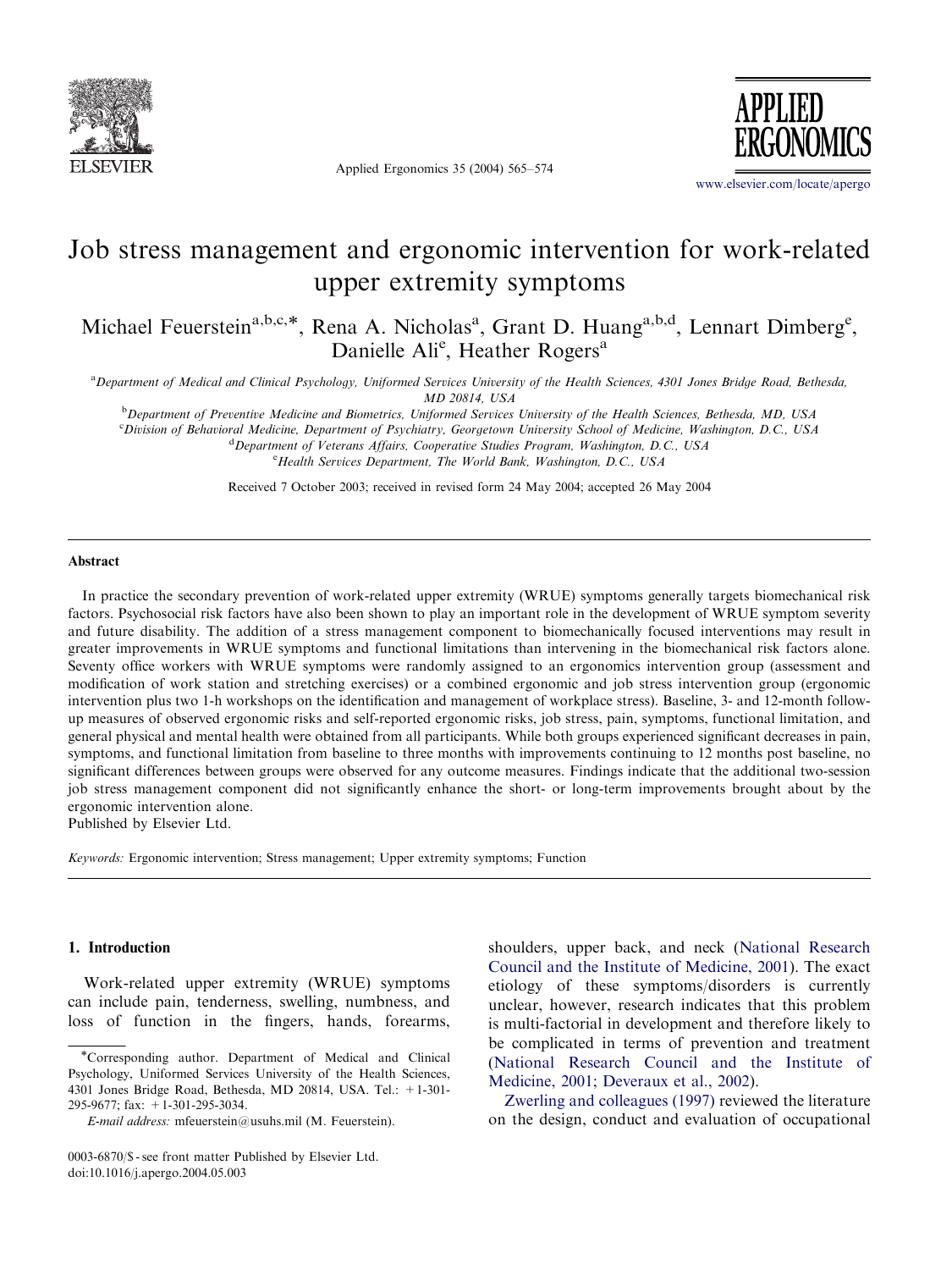injury prevention interventions. They found that although the randomized controlled trial has been the standard of proof in medical and behavioral intervention studies for the last half-century, very few have actually been conducted in the field of occupational injury prevention. In their discussion of the most important methodological problems, they recognize that most companies will not ''stand still'' while waiting for an experimental intervention to work. They suggest that when companies take such a proactive approach to reducing occupational injuries, randomized trials may be the strongest way to truly evaluate the effectiveness of a specific intervention. The observable effect must be able to ''rise above the noise'' created by all the other efforts that may affect the injury problem ([Zwerling](#page--1-0) [et al., 1997\)](#page--1-0).

In their discussion of quasi-experimental studies, the same authors address the measurement difficulties, particularly in the prevention of musculoskeletal disorders that threaten the validity of intervention research. For example, the long latency period of many occupational musculoskeletal disorders may mean that the intervention may need to be in place for years to demonstrate an impact. Another challenge is worker compliance with recommendations [\(Zwerling et al.,](#page--1-0) [1997](#page--1-0)). It is well known in the literature that changes in knowledge and skills do not necessarily change behavior. In addition, [Zwerling and colleagues \(1997\)](#page--1-0) emphasize the importance of defining appropriate outcome variables in the area of musculoskeletal disorders that are reliable and valid.

Investigations into the etiology of WRUE symptoms have identified three categories of risk factors for these problems: biomechanical exposures, psychosocial stres-sors, and individual risk factors ([Bongers et al., 2002\)](#page--1-0). Biomechanical exposures include factors such as poorly designed workplaces and biomechanical exposures such as repetitive motion, high forces, and deviations from neutral body alignments [\(National Research Council](#page--1-0) [and the Institute of Medicine, 2001](#page--1-0)). Psychosocial stressors at work include factors such as high-perceived workplace stress, low-perceived social support, lowperceived job control, and time pressure [\(Bongers et al.,](#page--1-0) [2002](#page--1-0); [Huang et al., 2003](#page--1-0)). Individual factors include gender (female), age, negative stress reactions—especially stomach reactions, and unsatisfactory leisure time and/or additional domestic workload ([Bergqvist et al.,](#page--1-0) [1995](#page--1-0); [Fredriksson et al. 1999\)](#page--1-0).

Much of the intervention research on WRUE symptoms and disorders has focused on modifying one or the other of these categories of risk factors, with most of the studies modifying either biomechanical exposures or psychosocial stress in the workplace [\(Lincoln et al.,](#page--1-0) [2000](#page--1-0); [Piligan et al., 2000](#page--1-0)). [Lincoln and colleagues \(2000\)](#page--1-0) examined interventions for the primary prevention of work-related upper extremity disorders. This systematic

review included 24 total studies with asymptomatic workers that involved engineering controls (i.e., keyboard/mouse redesign), administrative controls (i.e., splint-wearing, training, exercise), or ''multiple component" (i.e., redesign, training, and task rotation, etc.) interventions to determine which, if any, interventions were most effective. The most promising evidence was that the multi-component interventions in the review were correlated with a decrease in the incidence of WRUE disorders, including carpal tunnel syndrome, tendonitis, epicondylitis, and other conditions. The authors conclude that these multiple component interventions ''may represent the best opportunity to reduce risk'' [\(Lincoln](#page--1-0) [et al., 2000\)](#page--1-0) in primary prevention (asymptomatic workers) and perhaps may be equally or more relevant for secondary prevention (symptomatic workers) efforts in office workers. [Piligan and colleagues \(2000\)](#page--1-0) conducted a review of the evaluation and management of a number of chronic WRUE disorders. In general, these authors recommend ''conservative'' treatment of these disorders, especially in the early symptomatic stages, using workplace evaluations for risk factors followed by modifications and rest to reduce inciting or aggravating positions and/or movements ([Piligan et al., 2000](#page--1-0)).

The literature and work in applied settings suggest that the most common approach to the secondary prevention of WRUE symptoms and disorders at the workplace involves ergonomic interventions that modify the person's workplace exposures to biomechanical risk factors for these symptoms/disorders. According to [Piligan and](#page--1-0) [colleagues \(2000\)](#page--1-0), the goals of this type of intervention are to (1) reduce awkward positions, (2) minimize the need to use excess force, (3) reduce highly repetitive movement, (4) reduce the period of time spent in one position, and (5) ensure sufficient rest/recovery periods.

Studies have also examined the impact of job stress on WRUE symptoms and developed secondary prevention interventions to target these psychosocial risk factors. [Pransky and colleagues \(2002\)](#page--1-0) conducted a systematic review of interventions for WRUE disorder that included job stress reduction. This review expanded on existing reviews that examined stress management interventions designed to reduce workplace stress in general to apply the findings to WRUE disorders interventions and symptomatic outcomes ([Murphy,](#page--1-0) [1996](#page--1-0)). The findings of this review suggested that while interventions to date directed at workplace-level changes had minimal effect on stress levels and WRUE disorder outcomes, there was some evidence to indicate that individual-focused stress management interventions did improve self-reported stress and upper extremity symptoms, especially when combined with other elements, such as ergonomic training and interventions ([Pransky](#page--1-0) [et al., 2002\)](#page--1-0).

[Faucett and colleagues \(2002\)](#page--1-0) conducted a randomized controlled trial of two types of worker training